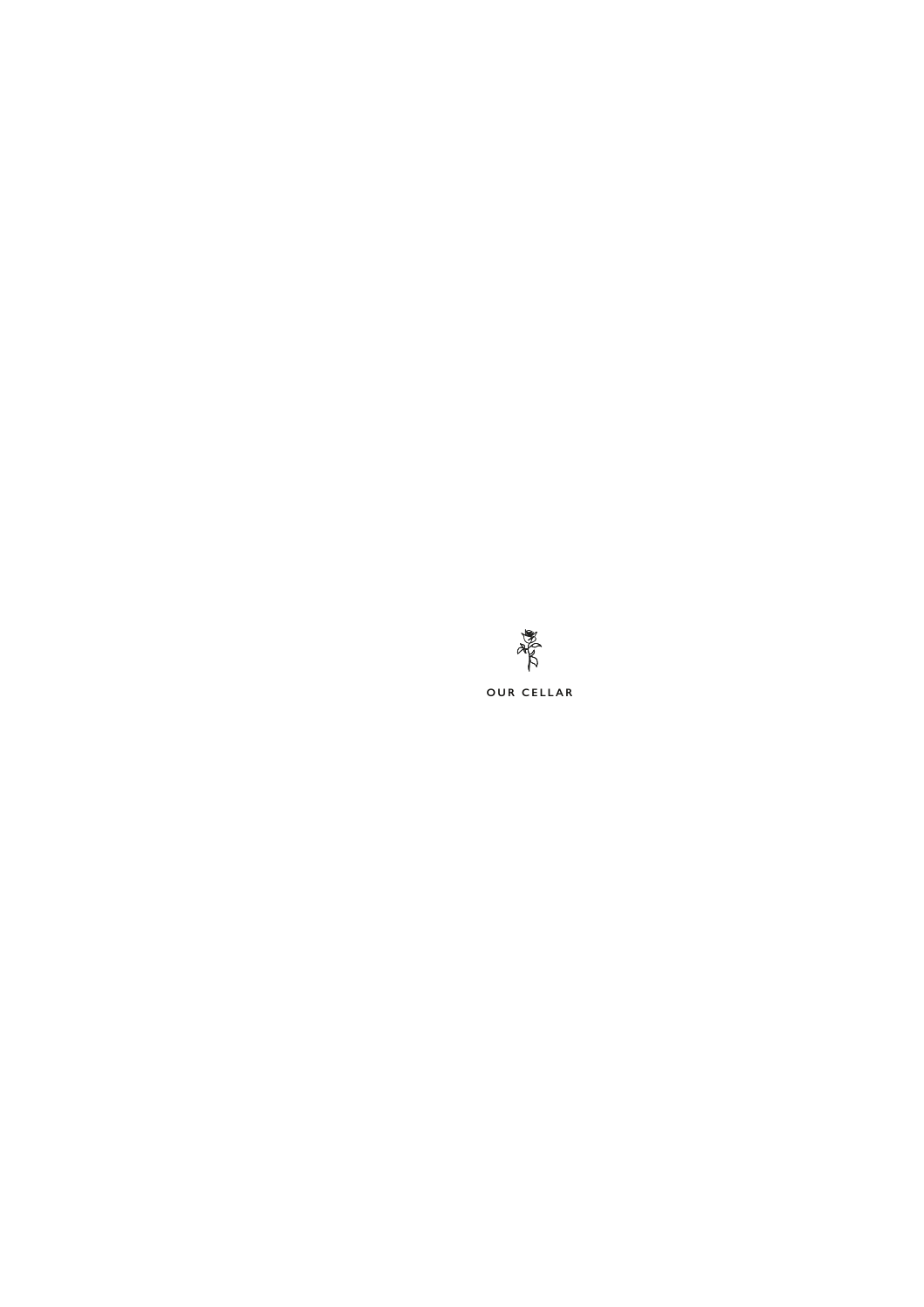| WHITE | <b>AUSTRALIA</b>                                                                  | Y<br>175ml<br>Bottle |
|-------|-----------------------------------------------------------------------------------|----------------------|
| 2019  | Tempus Two 'Silver Series' Pinot Gris, South Eastern <sup>5</sup>                 | 7<br>21              |
|       | <b>AUSTRIA</b>                                                                    |                      |
| 2018  | Sepp, Grüner Veltliner, Organic, Kemstral <sup>6</sup>                            | 32                   |
| 2020  | Riesling Steiner Point, Kremstal <sup>7</sup>                                     | 42                   |
|       | <b>FRANCE</b>                                                                     |                      |
|       | LANGUEDOC                                                                         |                      |
| 2018  | Laurent Miquel 'Pere et Fils' Chardonnay Viognier 8                               | 7 I<br>21            |
| 2020  | Picpoul de Pinet, Domaine La Serre <sup>9</sup>                                   | 21<br>7 I            |
|       | LOIRE                                                                             |                      |
| 2019  | Chenin Blanc, Langlois . Chateau, Saumur <sup>10</sup>                            | 35                   |
| 2019  | Pouilly Fumé, Domaine de Maltaverne, L'Ammonite <sup>13</sup>                     | 47                   |
| 2020  | Sancerre Blanc, Domaine Michel Girard <sup>15</sup>                               | 43                   |
| 2016  | La Lunotte Trio, Sauvignon, Menu Pineau - ORGANIC <sup>151</sup>                  | 38                   |
| 2017  | Laurent Saillard Blank, Sauvignon - ORGANIC 150                                   | 50                   |
|       | <b>ALSACE</b>                                                                     |                      |
| 2020  | Pinot Gris Cuvée Rene Dopff & Irion <sup>12</sup>                                 | 37                   |
|       | <b>RHONE</b>                                                                      |                      |
| 2019  | Condrieu, Guigal, Viognier <sup>18</sup>                                          | 93                   |
|       | <b>BURGUNDY</b>                                                                   |                      |
| 2020  | Domaine Rochebin, Mâcon-Village <sup>11</sup>                                     | 35                   |
| 2019  | Chablis 'Vieilles Vignes' Domaine de la Motte 14                                  | 38                   |
| 2019  | Pouilly Fuissé, Grande Reserve, Domaine des Maillettes <sup>16</sup>              | 57                   |
| 2020  | Chablis 1er cru Vau de Vey, Les Valery, Jean Durup <sup>17</sup>                  | 64                   |
| 2018  | Puligny-Montrachet Vieilles Vignes, Vincent Girardin <sup>19</sup>                | 125                  |
| 2018  | Mersault, Bouches-Chères 1er cru, Buisson-Charles <sup>20</sup>                   | 178                  |
|       | <b>GERMANY</b>                                                                    |                      |
| 2019  | Doosberg Grosse Lage, Peter Jakob Kühn, Rheingau, Riesling, Trocken <sup>33</sup> | 91                   |
| 2018  | Scharzhofberger, Riesling, Kabinett Egon 34                                       | 175                  |
|       | <b>HUNGARY</b>                                                                    |                      |
| 2019  | Oremus 'Mandolás' Tokaji, Dry Furmint <sup>21</sup>                               | 58                   |
| 2017  | Oremus 'Petracs' Tokaji, Dry Furmint <sup>27</sup>                                | 126                  |
|       | <b>ITALY</b>                                                                      |                      |
| 2020  | San Giorgio, Pinot Grigio, Sicily <sup>22</sup>                                   | 21<br>7 I            |
| 2020  | Pecorino, Colline Pescaresi, Abruzzo <sup>23</sup>                                | 29                   |
| 2020  | Chardonnay, Tormaresca Marchesi, Antinori <sup>24</sup>                           | 29                   |
| 2019  | Soave Classico DOC, Zeni, Veneto & NE Italy <sup>25</sup>                         | 27                   |

WHITE WHITE

着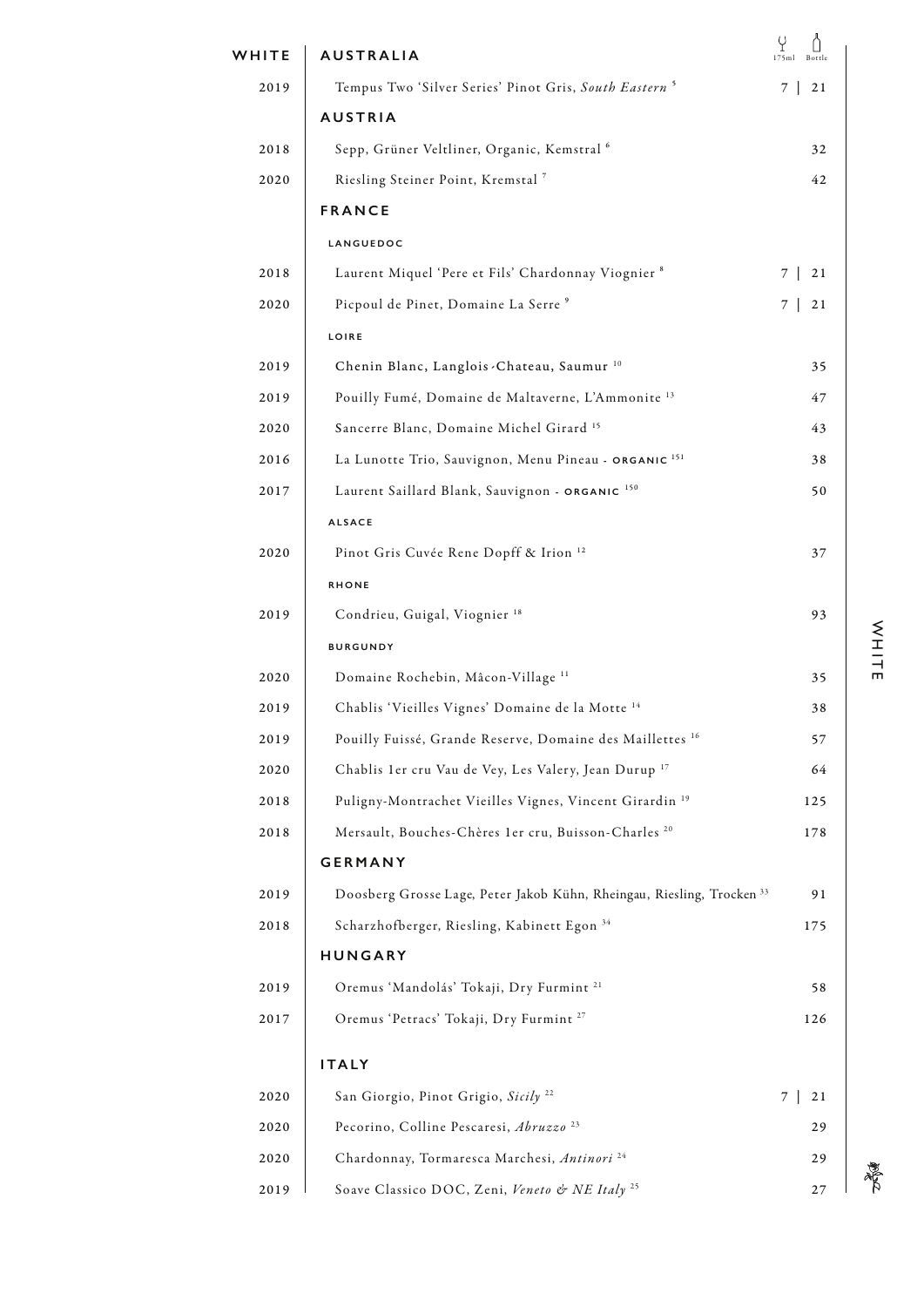| WHITE | <b>NEW ZEALAND</b>                                        | 175m<br>Bottle |   |
|-------|-----------------------------------------------------------|----------------|---|
| 2021  | Southern Lights, Sauvignon Blanc, Marlborough 26          | 28             |   |
|       | <b>SOUTH AFRICA</b>                                       |                |   |
| 2020  | Niel Joubert, Enita, Sauvignon Blanc, Paarl <sup>28</sup> | 21             |   |
| 2021  | Kaapzicht, Chenin Blanc, Stellenbosch <sup>29</sup>       | 29             |   |
|       | <b>SPAIN</b>                                              |                | ш |
| 2020  | Carlos Serres, Viura - Tempranillo Blanco, Rioja 30       | 23             |   |
| 2020  | Albariño, Val do Sosego, Rias Baixas 31                   | 32             |   |
|       | WELSH                                                     |                |   |
| 2018  | White Castle, Siegerrebe, Monmouthshire 32                |                |   |
|       |                                                           |                |   |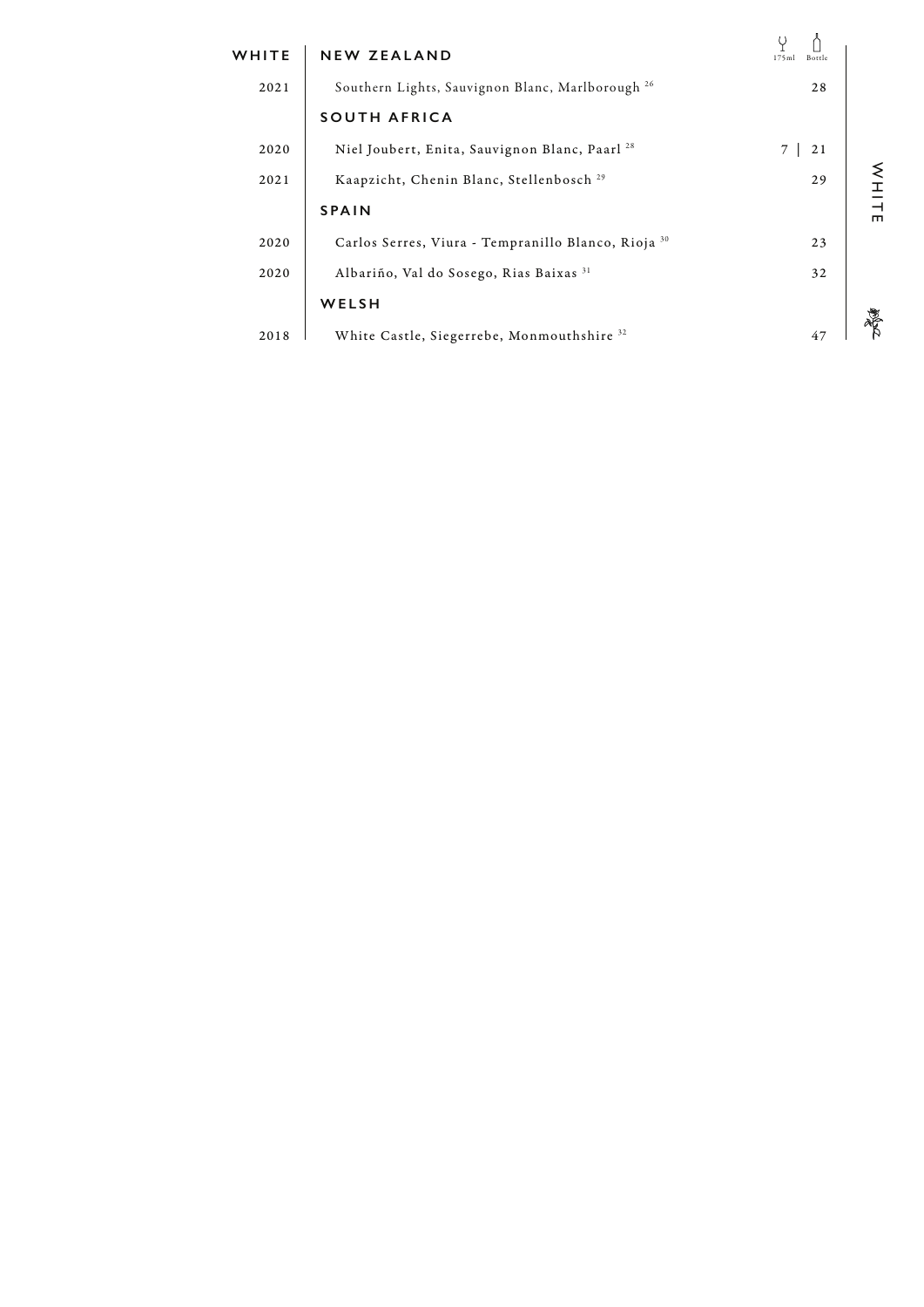| <b>RED</b> | ARGENTINA                                                                 | Y<br>175ml<br>Bottle |
|------------|---------------------------------------------------------------------------|----------------------|
| 2020       | Chacabuco, Malbec, Mendoza <sup>50</sup>                                  | 7 I<br>21            |
| 2018       | Novas, Gran Reserva, Cabernet Sauvignon, Central Valley <sup>51</sup>     | 31                   |
| 2019       | Bodega Piedra Negra, Malbec Reserve, Mendoza 52                           | 33                   |
| 2017       | Bodega Norton, Gernot Langes <sup>53</sup>                                | 131                  |
|            | <b>AUSTRALIA</b>                                                          |                      |
| 2016       | Trentham Estate, Pinot Noir, New South Wales <sup>54</sup>                | 35                   |
| 2016       | Dry Red Wine No 1, Yarra Yering, Cabernet Sauvignon <sup>55</sup>         | 91                   |
|            | <b>FRANCE</b>                                                             |                      |
|            | LANGUEDOC                                                                 |                      |
| 2018       | Domaine Bergon, Merlot, Languedoc, France 56                              | 7 I<br>21            |
| 2019       | Calmel & Joseph, Le Sentier, Pinot Noir <sup>57</sup>                     | 7 I<br>21            |
| 2019       | Calmel & Joseph, Villa Blanche, Syrah <sup>58</sup>                       | 27                   |
| 2019       | Le Temps Fait Tout, Cariñena, Grenache Syrah - ORGANIC <sup>153</sup>     | 33                   |
|            | LOIRE                                                                     |                      |
| 2019       | Cabernet Franc, Saumur Rouge, Domaine Langlois-Chateau 59                 | 35                   |
| 2015       | Come Isambert, Cristal Closed, Cabernet Franc - ORGANIC 154               | 42                   |
| 2017       | Julian Pineau, Les Sucettes a l'Anuis, Gamay - ORGANIC <sup>155</sup>     | 41                   |
|            | <b>RHONE</b>                                                              |                      |
| 2019       | Châteauneuf-du-Pape, Domaine Chante Cigale, Grenache 65                   | 61                   |
| 2019       | Fleurie'La Madone', La Reine de l'Arenite, Beaujolais 60                  | 33                   |
| 2019       | Cotes du Rhone, Domaine la Soumade, Andre Romero <sup>61</sup>            | 35                   |
| 2017       | Cornas, Aquilon, Domaine Mucyn <sup>67</sup>                              | 81                   |
| 2017       | Cote-Rotie, Lieu-dit Montmain, Ferraton, Shiraz <sup>68</sup>             | 123                  |
| 2016       | Vosne-Romanée 1er Cru 'Aux Brulèes,' Michel Gros, Pinot Noir 69           | 186                  |
|            | <b>BORDEAUX</b>                                                           |                      |
| 2014       | Chateau Martouret, Bordeaux Supérieur, T&J Lurton 62                      | 50                   |
| 2015       | Clos de la Cure, St-Emilion Grand Cru 64                                  | 55                   |
| 2014       | Badine De La Patache, Pomerol <sup>66</sup>                               | 69                   |
| 2018       | Chateau Duhart-Milon, Rothschild, Grand Cru Classé Pauillac <sup>70</sup> | 185                  |
|            | <b>ITALY</b>                                                              |                      |
| 2019       | Arcano, Nero d'Avola, Sicily <sup>71</sup>                                | 7 <sup>1</sup><br>21 |
| 2018       | Torri d'Oro, Primitivo Di Manduria DOC, Puglia <sup>72</sup>              | 36                   |
| 2017       | Amarone della Valpolicella Classico, DOCG, Vigne Alte, Zeni <sup>73</sup> | 83                   |
| 2012       | Barolo, DOCG, Ginestra, Paolo Conterno <sup>74</sup>                      | 130                  |
| 2016       | San Leonardo, Tenuta San Leonardo, Vigneti Delle Dolomiti <sup>75</sup>   | 126                  |
| 2017       | Tignanello, Antinori <sup>76</sup>                                        | 164                  |
| 2014       | Roagna Barbaresco 'Paje' Nebbiolo 77                                      | 175                  |

壽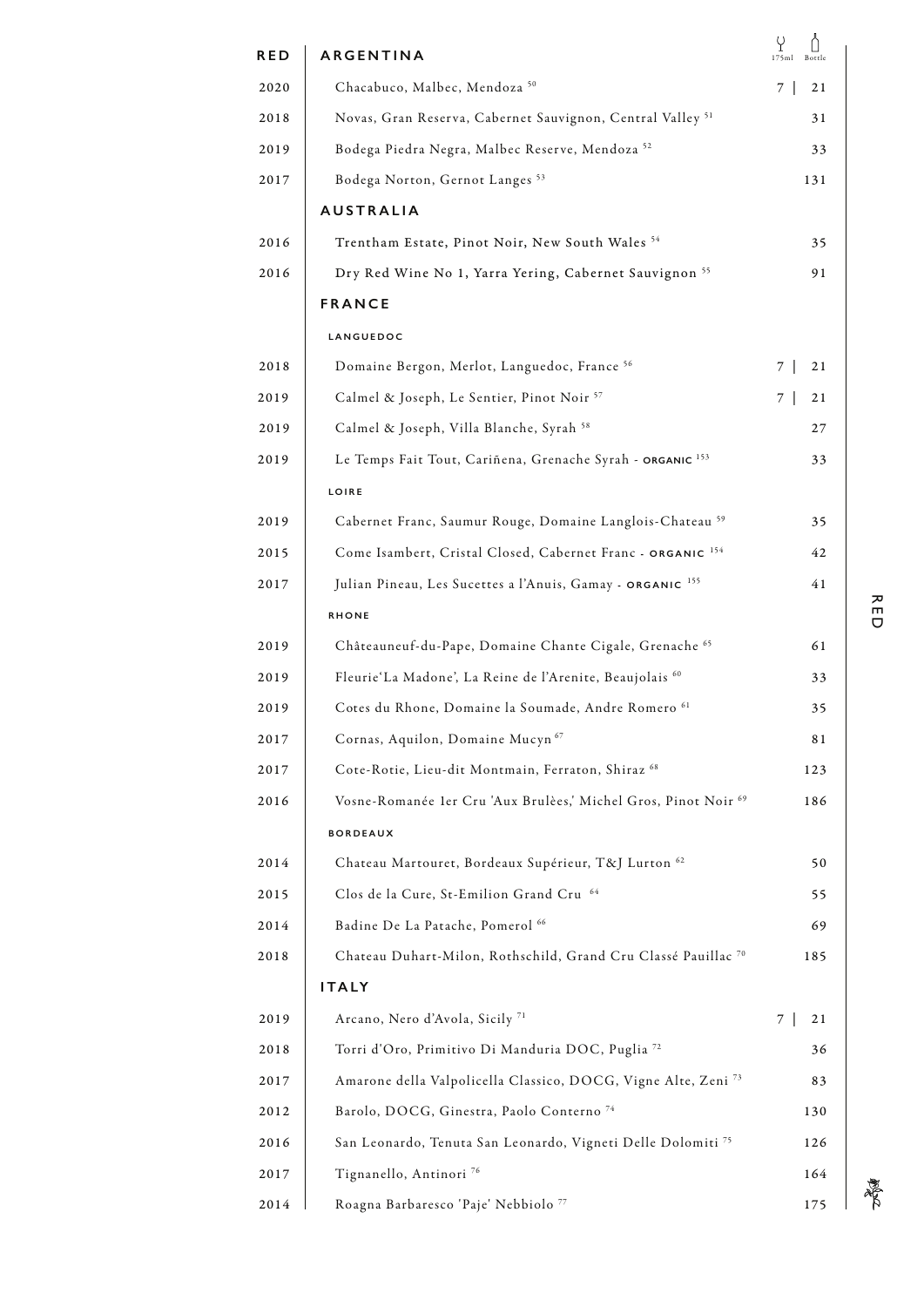| <b>RED</b> | <b>LEBANON</b>                                                               | Ÿ<br>175ml<br>Bottle |
|------------|------------------------------------------------------------------------------|----------------------|
| 2015       | Chateau Musar, Bekaa Valley, Gaston Hochar <sup>78</sup>                     | 67                   |
|            | <b>NEW ZEALAND</b>                                                           |                      |
| 2018       | Amisfield, Pinot Noir, Central Otago <sup>79</sup>                           | 60                   |
|            | <b>PORTUGAL</b>                                                              |                      |
| 2015       | Quinta Da Garrida Reserva, Dao 80                                            | 29                   |
|            | <b>SOUTH AFRICA</b>                                                          |                      |
| 2019       | False Bay, Syrah, Western Cape 81                                            | 7 <sup>1</sup><br>21 |
| 2018       | Le Riche 'Richesse', Stellenbosch <sup>82</sup>                              | 37                   |
|            | <b>SPAIN</b>                                                                 |                      |
| 2019       | El Tesoro, Monastrell Shiraz, Jumilla 83                                     | 7 <sup>1</sup><br>21 |
| 2017       | De Alto Amo, Rioja Crianza <sup>84</sup>                                     | 28                   |
| 2013       | Vega del Rayo, Rioja Reserva <sup>85</sup>                                   | 31                   |
| 2018       | Clos Galena 'Formiga de Vellut' Priorat 86                                   | 48                   |
| 2001       | La Rioja Alta 890, Gran Reserva Selección Especial 87                        | 188                  |
|            | USA                                                                          |                      |
| 2014       | Clos Du Val, Cabernet Sauvignon, Napa Valley, California 88                  | 80                   |
| 2017       | Radio-Coteau, La Neblina, Pinot Noir, Sonoma Coast, California <sup>89</sup> | 91                   |
|            | WALES                                                                        |                      |
| NV         | "Harry" Rondo, White Castle, Monmouthshire 90                                | 45                   |
| 2019       | Regent, White Castle, Monmouthshire <sup>91</sup>                            | 46                   |
| 2019       | Pinot Noir, White Castle, Monmouthshire <sup>92</sup>                        | 45                   |

RED

着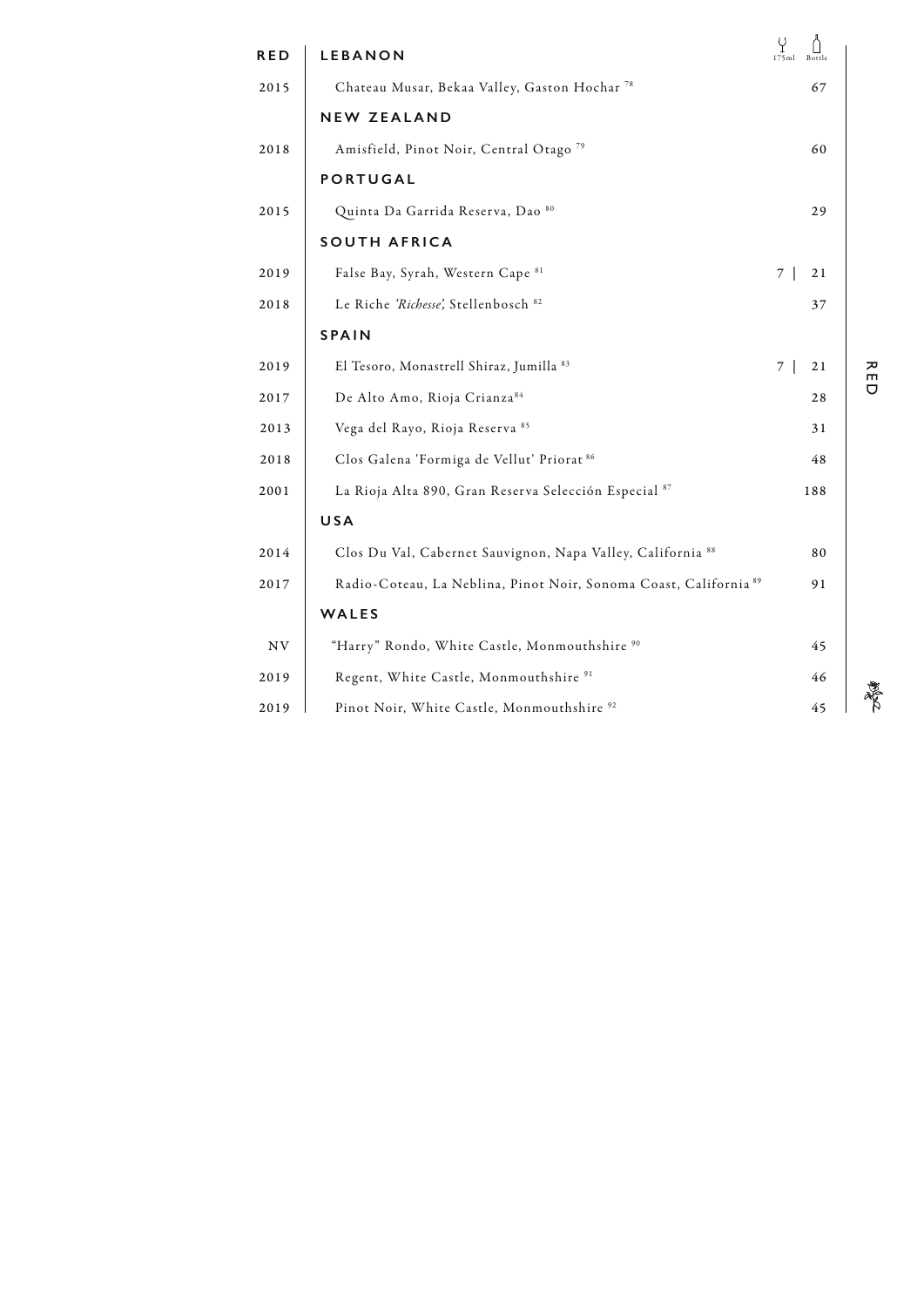| <b>ROSÉ</b>      | <b>FRANCE</b>                                                 |                      |
|------------------|---------------------------------------------------------------|----------------------|
|                  | LANGUEDOC                                                     | 175ml Bottle         |
| 2020             | Laurent Miquel'Pere et Fils'Cinsault Syrah Rosé <sup>40</sup> | 21<br>$\overline{7}$ |
|                  | <b>PROVENCE</b>                                               |                      |
| 2018             | Château Léoube, Rosé de Léoube, Provence 41                   | 47                   |
| 2020             | Le Galatin, Bandol Rosé, Provence <sup>42</sup>               | 41                   |
| 2020             | Whispering Angel, Château d'Esclans, Provence <sup>43</sup>   | 57                   |
|                  | <b>ITALY</b>                                                  |                      |
| 2019             | Tormaresca, Calafuria Rosé, Puglia 44                         | 37                   |
|                  |                                                               |                      |
| <b>SPARKLING</b> | <b>ENGLAND</b>                                                | 175m1<br>Bottle      |
| <b>NV</b>        | Nyetimber Classic Cuvee, West Sussex, Hampshire 102           | 80                   |
| 2013             | Nyetimber Blanc De Blancs, West Sussex, Hampshire 103         | 100                  |
|                  | <b>ITALY</b>                                                  |                      |
| $_{\mathrm{NV}}$ | Botter, Asolo Prosecco, DOCG, Spumante <sup>1</sup>           | 8<br>30              |
|                  | WALES                                                         |                      |
| 2017             | Sparkling White Brut, White Castle, Monmouthshire 100         | 60                   |
| 2017             | Esmae Rose, White Castle, Monmouthshire 101                   | 60                   |
| 2018             | Silver Lining, Hebron, Pembrokeshire <sup>107</sup>           | 60                   |
|                  | <b>FRANCE</b>                                                 |                      |

| NV   | Tanners Extra Réserve, Champagne Brut <sup>104</sup><br>10                        | 51  |
|------|-----------------------------------------------------------------------------------|-----|
| 2012 | Beaumont des Crayeres, Fleur Noire, Blanc de Noirs, Brut Champagne <sup>105</sup> | 94  |
| 2012 | Bollinger, La Grande Annee, Vintage Champagne <sup>106</sup>                      | 195 |

| <b>PUDDING</b> | <b>FRANCE</b>                              | U<br>75ml<br>Bottle |
|----------------|--------------------------------------------|---------------------|
| 2015           | Moscatel de Setubal 120                    | 29                  |
| 2014           | Black Muscat Quady Elysium <sup>121</sup>  | 39<br>$9.5 \perp$   |
| 2014           | Tanners, Sauternes <sup>122</sup>          | 32<br>8             |
| 2015           | Banyulus M Chapoutier <sup>123</sup>       | $6.5 \mid$<br>36    |
| 2016           | Chateau Le Fage Monbazillac <sup>124</sup> | 10<br>18            |

## **1/2 BOTTLE FRANCE** Sancerre Blanc, Domaine Michel Girard, *Loire* <sup>130</sup> Chablis 'Les Chanoines' Laroche, *Burgundy* <sup>131</sup> **SPAIN** Ontanon, Crianza, *Rioja* <sup>132</sup> **ITALY** Villa la Paglia, Chianti Classico, *Tuscany* <sup>133</sup> 2017 2017 2015 2015 23 16 29 17  $\bigcap_{1/2\text{ Bottle}}% {\displaystyle\bigcup_{\mu=1}^{\infty}} \Bigg\{ \frac{1}{\mu(\mu)} \Bigg\}$

PUDDING WINE

**PUDDING WINE** 

ROSÉ

SPARKLING

SPARKLING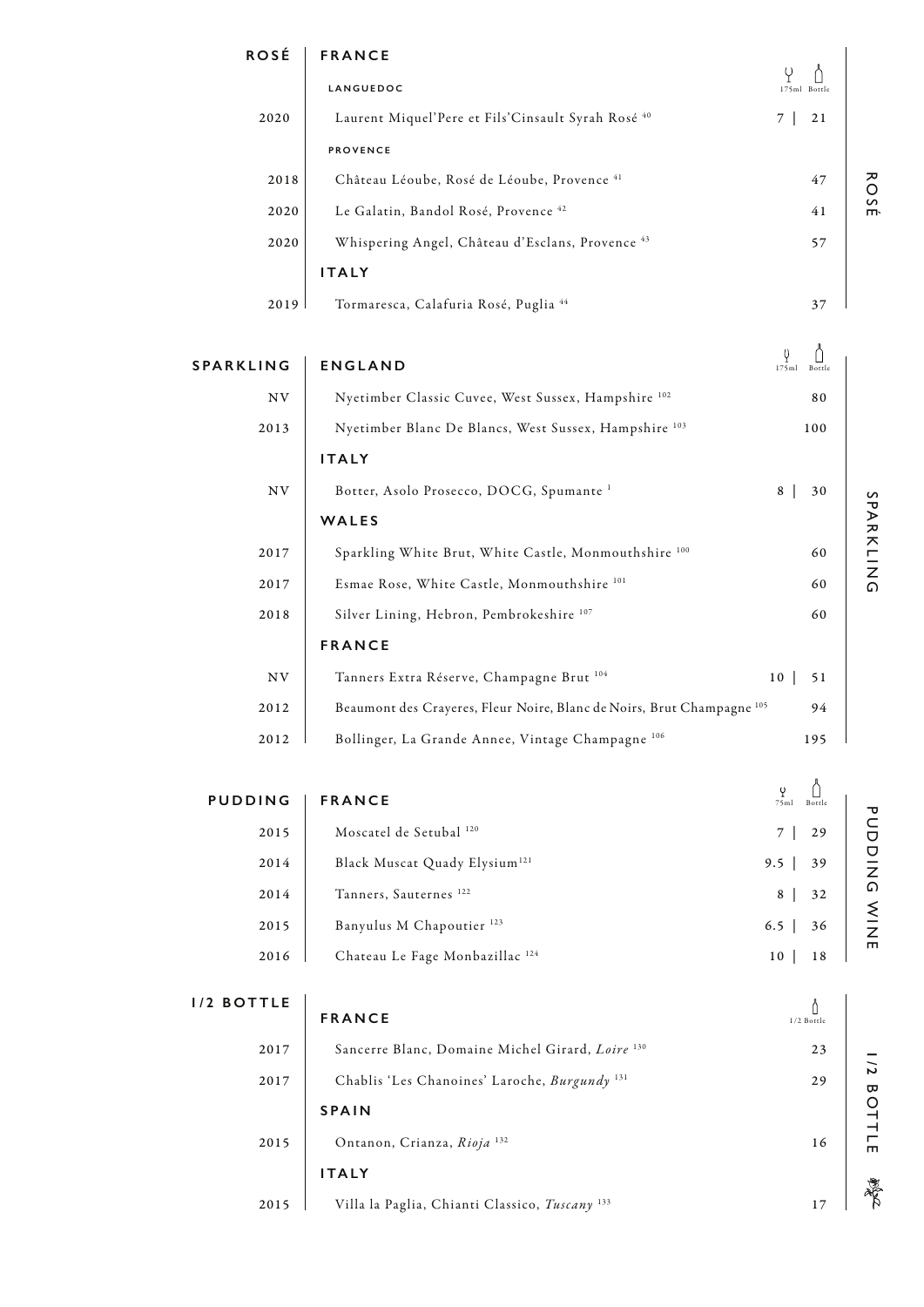## Our Coravin Selection *by the glass*

You can enjoy an exceptional selection of fine wines from our cellar, without having to buy a full bottle using coravin technology… Coravin is a revolutionary device which allows the user to pour wine from the bottle without actually opening it. - *Coravin glasses only available in 125ml* 

| <b>WHITE</b> | <b>AUSTRIA</b>                                                                 | γ<br>125ml |
|--------------|--------------------------------------------------------------------------------|------------|
| 2020         | Riesling Steiner Point, Kremstal <sup>7</sup>                                  | 9.00       |
|              | <b>FRANCE</b>                                                                  |            |
| 2020         | Pouilly Fumé, Domaine de Maltaverne, L'Ammonite, Loire <sup>13</sup>           | 12.50      |
| 2019         | Sancerre Blanc, Domaine Michel Girard, Loire <sup>15</sup>                     | 11.00      |
| 2019         | Chablis 'Vieilles Vignes' Domaine de la Motte, Burgundy <sup>14</sup>          | 9.50       |
| 2019         | Pouilly Fuissé, Grande Reserve, Domaine des Maillettes, Burgundy <sup>16</sup> | 15.00      |
|              | WALES                                                                          |            |
| 2018         | White Castle, Siegerrebe, Monmouthshire 32                                     | 10.00      |

| <b>RED</b> | <b>ITALY</b>                                                        |       |
|------------|---------------------------------------------------------------------|-------|
| 2018       | Torri d'Oro, Primitivo Di Manduria DOC, <i>Puglia</i> <sup>72</sup> | 8.00  |
|            | <b>LEBANON</b>                                                      |       |
| 2015       | Chateau Mussar, Gaston Hochar, Bekka Valley <sup>78</sup>           | 18.00 |
|            | <b>NEW ZEALAND</b>                                                  |       |
| 2018       | Amisfield Pinot Noir, Central Otago <sup>79</sup>                   | 16.00 |
|            | <b>SPAIN</b>                                                        |       |
| 2019       | Clos Galena 'Formiga de Vellut', Priorat 86                         | 10.50 |
|            | <b>WALES</b>                                                        |       |
| NV         | "Harry" Rondo White Castle, Monmouthshire <sup>90</sup>             | 10.00 |
| 2019       | Regent White Castle, Monmouthshire <sup>91</sup>                    | 10.00 |
| 2019       | Pinot Noir White Castle, Monmouthshire <sup>92</sup>                | 10.00 |

|      | ROSE   FRANCE                                   |       |
|------|-------------------------------------------------|-------|
| 2018 | Château Léoube, Rosé de Léoube, Provence 41     | 10.50 |
| 2020 | Le Galatin, Bandol Rosé, Provence <sup>42</sup> | 9.00  |



All Glasses that we serve are 175ml and a 125ml is available on upon request. Vintage information is correct at the time of printing but may be subject to ch